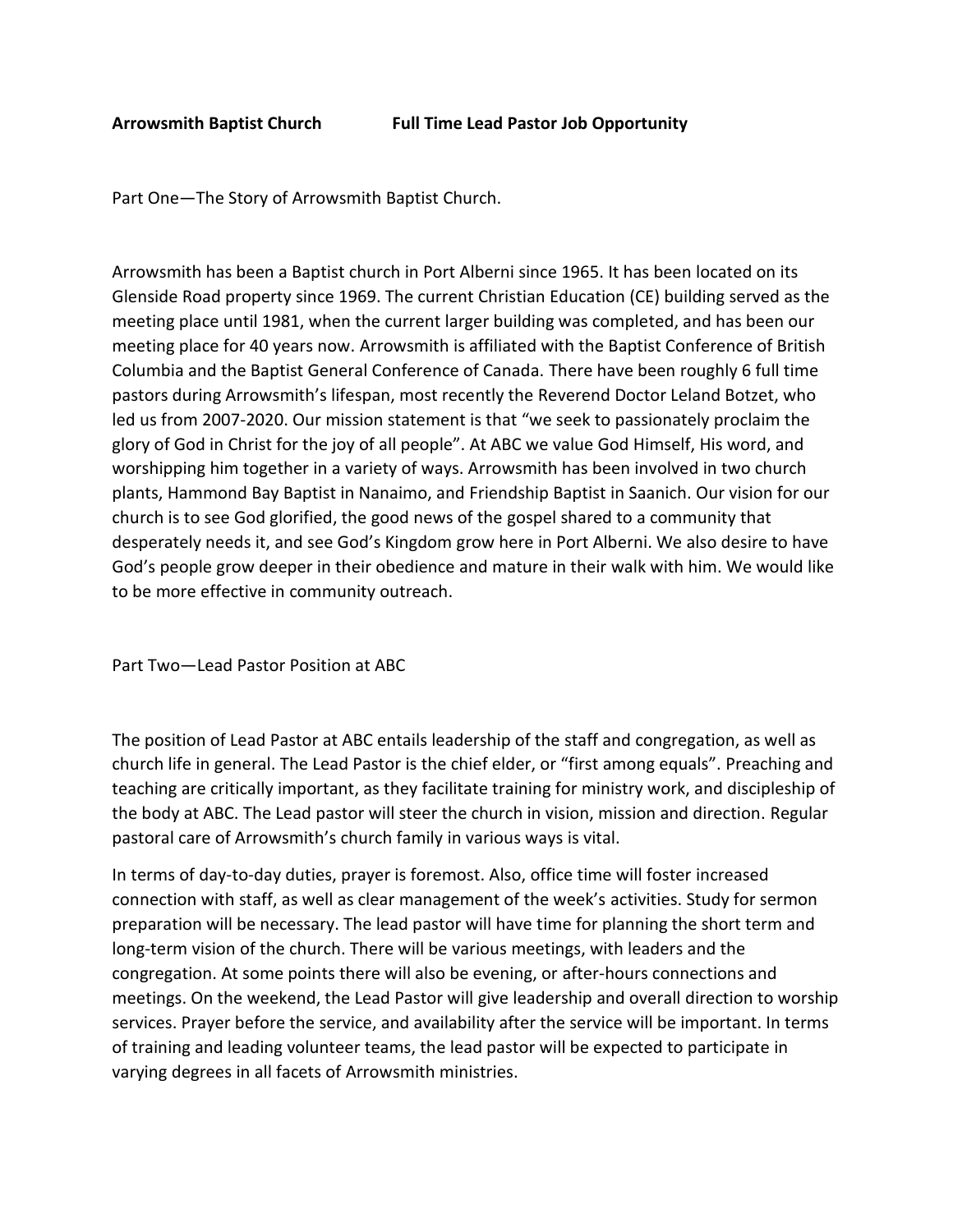Part Three—Qualifications

The successful candidate must have at least a Bachelor's level of education, or the equivalent of combined courses of study. A Master's level of education is preferred, but there may also be an opportunity to pursue this while employed in the role of Lead pastor. The candidate's education should be in a theological discipline, or divinity or Biblical studies. The education must be from a reputable institution that is approved by the BCBC, and\or ABC.

Previous ministry experience may be informal or formal in nature, as well as vocational or nonvocational. The successful candidate will have at least 5 years of relevant experience in relevant areas. The candidate will have varied experience (not solely related to church life) in leading staff and volunteers. The candidate will also need communication skills in the areas of teaching and inter-personal relations. The new lead pastor of ABC will also possess a high comfort level in operating online and with technological aspects of communication and multi-media.

Four critical areas of strength are biblical preaching, a relational approach to evangelism and discipleship, leadership in vision/planning/implementation, and finally, possessing a solid 1 Timothy 3 character in all facets of life.

Part 4—The Community of the Alberni Valley

Port Alberni, the gateway to the west coast, and the "salmon capital of the world", is located in the Alberni Valley on Vancouver Island on the west coast of British Columbia Canada. It has a mild, temperate, and sometimes very wet rainforest climate. It is considered mid-island, or even inland, or west coast on Vancouver Island. As such, it is located relatively equally between the larger centres of the Comox Valley, up-island, and Nanaimo down-island. Within 1-2 hours of driving, you can be in the Comox Valley, or Nanaimo, or the beautiful west coast, including Tofino and Ucluelet. Port Alberni is located at the head of the Alberni Inlet, the only deep-water port on the west side of Vancouver Island. The population of the city is approximately 18,000, while the greater region has roughly 31,000 people. The Alberni Valley has a diverse population, including about 15% of the population being Indigenous.